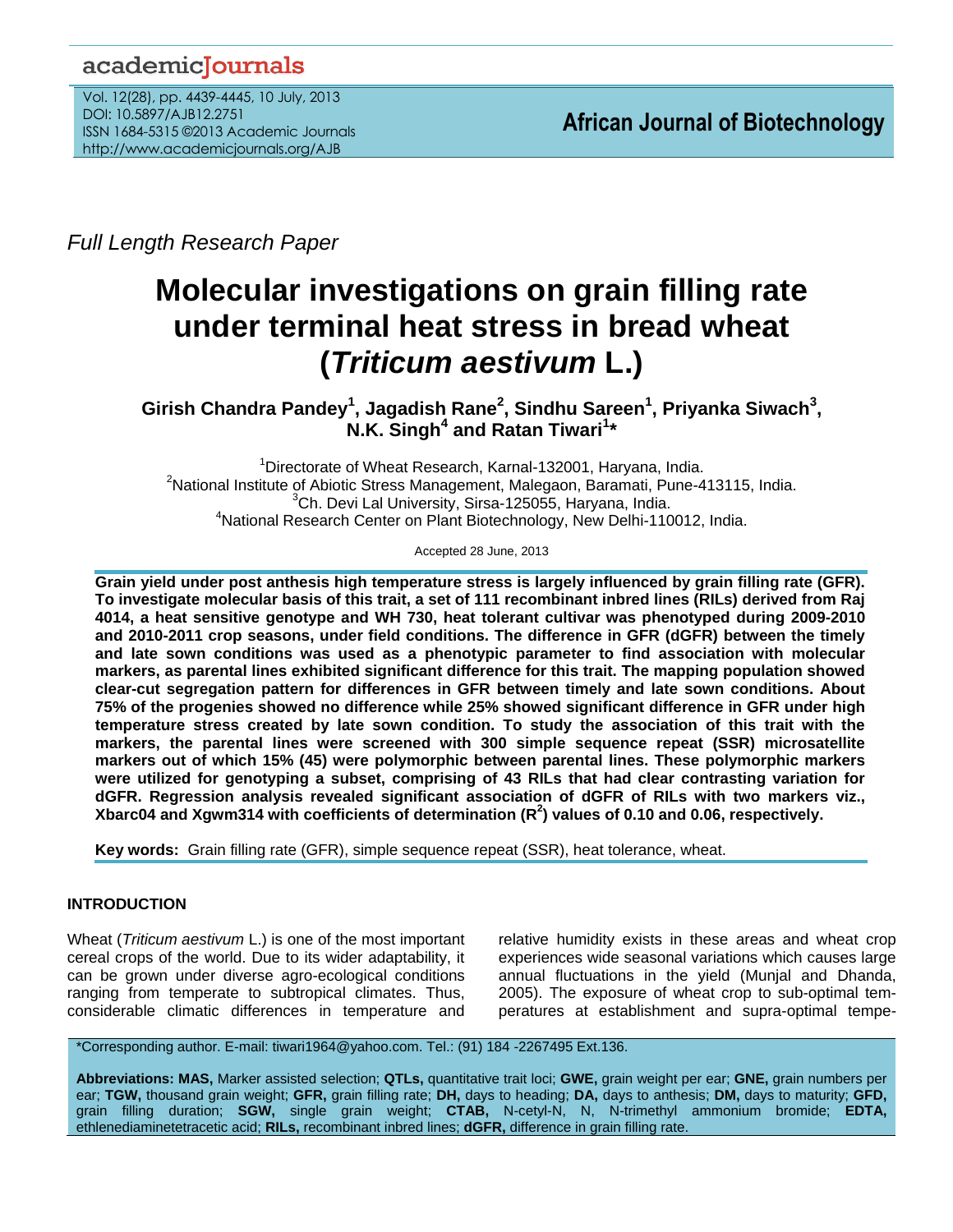| Table 1. Pedigree details of the parental lines. |  |  |
|--------------------------------------------------|--|--|
|--------------------------------------------------|--|--|

| Genotype | Source of genotype       | Pedigree                   |
|----------|--------------------------|----------------------------|
| Raj 4014 | Durgapura, Jaipur, India | DL 8025/K 9011             |
| WH 730   | HAU, Hisar, India        | CPAN 2092 / Improved Lok-1 |

ratures at reproductive phases results in reduced number of grains per spike and poor grain filling leading to shriveled grains with low test weight (Shpiler and Blum, 1991; Nagrajan and Rane, 2002). The proximity to the equator and the popular cropping systems, which involve late sowing of wheat in India, expose wheat to high temperatures (exceeding 35°C) during grain filling (Rane et al., 2000).

Wheat productions under late sown conditions in India and Mediterranean environments (both experience high temperature during grain filling) is substantially low, due to heat stress during grain filling (Tewolde et al., 2006). High temperatures shorten the grain filling period significantly in all the bread and durum wheat genotypes, because of significant interaction of each genotype with temperature (Dias and Lidon, 2009).

Heat-tolerance is a polygenic trait and different components of tolerance, controlled by different sets of genes, are critical for heat tolerance at different stages of development or in different tissues (Howarth, 2005). Thus, the use of correlation and co-segregation analysis, and molecular marker techniques in genetic stocks with different degrees of heat tolerance are promising approaches to dissect the genetic basis of thermotolerance (Maestri et al., 2002). Because of the general complexity of abiotic stress tolerance and the difficulty in phenotypic selection for tolerance, marker assisted selection (MAS) has been considered as an effective approach to improve plant stress tolerance. The use of this approach, however, requires identification of genetic markers that are associated with genes or quantitative trait loci (QTLs) affecting whole plant stress tolerance or individual contributing components. QTL analysis based on high density molecular linkage maps has become a powerful tool for dissecting the genetic basis underlying complex traits into individual components. Up to now, QTL for grain yield and yield components such as grain weight per ear (GWE), grain numbers per ear (GNE) and thousand grain weight (TGW) among others, have been previously reported in wheat by several studies (Huang et al., 2006; Kumar et al., 2006). Quantitative and molecular characterization of heat tolerance in hexaploid wheat has also been reported (Yang et al*.*, 2002). In wheat, QTL analyses have been conducted to map agronomically important characters (Campbell et al., 2003), yield components (Kato et al., 2000). The grain filling rate (GFR) plays a significant role in the final yield of wheat (Beiquan and Kronstad, 1994) and is positively associated with final grain weight. High temperature also increases the rate of grain filling to compensate for shortened grain growth period. However, increase in GFR fails to compensate for the shortened duration and leads to an overall reduction in grain size (Asseng et al., 2011; Wardlaw and Moncur, 1995). Therefore, the selection of genotypes with high GFR appears to be a successful strategy for increasing grain yield under stress conditions. The physiological mechanisms by which crops regulate GFR have been widely explored (Egli et al., 1989), but little is known until now about the genetics and loci affecting this complex trait. Availability of molecular maps enables to dissect complex quantitative traits into component loci and study their relative effects on a specific trait in a segregating population by QTL analysis (Roder et al., 1998). However, up to now, QTL for heat tolerance at GFR in wheat have not been reported, whereas QTL for GFR located on chromosome 4A in wheat under drought stress have been reported (Kirigwi et al., 2007; Wang et al., 2009).

#### **MATERIALS AND METHODS**

#### **Plant material**

The mapping population Raj 4014 / WH 730 (Table 1) was developed by a single seed descent (F8) from a cross of Raj 4014 (high temperature sensitive) (Annual Report, 2010-11, DWR) and WH 730 (high temperature tolerant) (Kundu et al., 2010) and used to study the effects of high temperature stress on the grain growth. The recombinant inbred lines (RILs) of the Raj 4014 / WH 730 mapping population were assessed for difference in grain filling rate (dGFR) during crop seasons, 2009-2010 and 2010-2011.

#### **Field trials and trait evaluation**

The experiments were conducted in the sandy loam soil at research fields of the Directorate of Wheat Research, Karnal (29°C43' N, 76°C48' E, 245 m) India during 2009 to 2010 crop season. Under the study, 111 RILs along with the parents were phenotyped under timely (normal) and late (terminal heat stress) conditions. Data on phenological traits days to heading (DH), days to anthesis (DA), days to maturity (DM) and grain filling duration (GFD)] and grain traits such as grain weight/spike, grain number/spike, TGW among others were recorded. The phenological traits were recorded at 50% stage. GFD was calculated as period from anthesis to physiological maturity. The data on grain traits was recorded from three main spikes harvested and threshed separately. GFR was estimated as the ratio between single grain weight (SGW) per RILs and GFD.

#### **DNA extraction**

DNA was isolated by N-cetyl-N, N, N-trimethyl ammonium bromide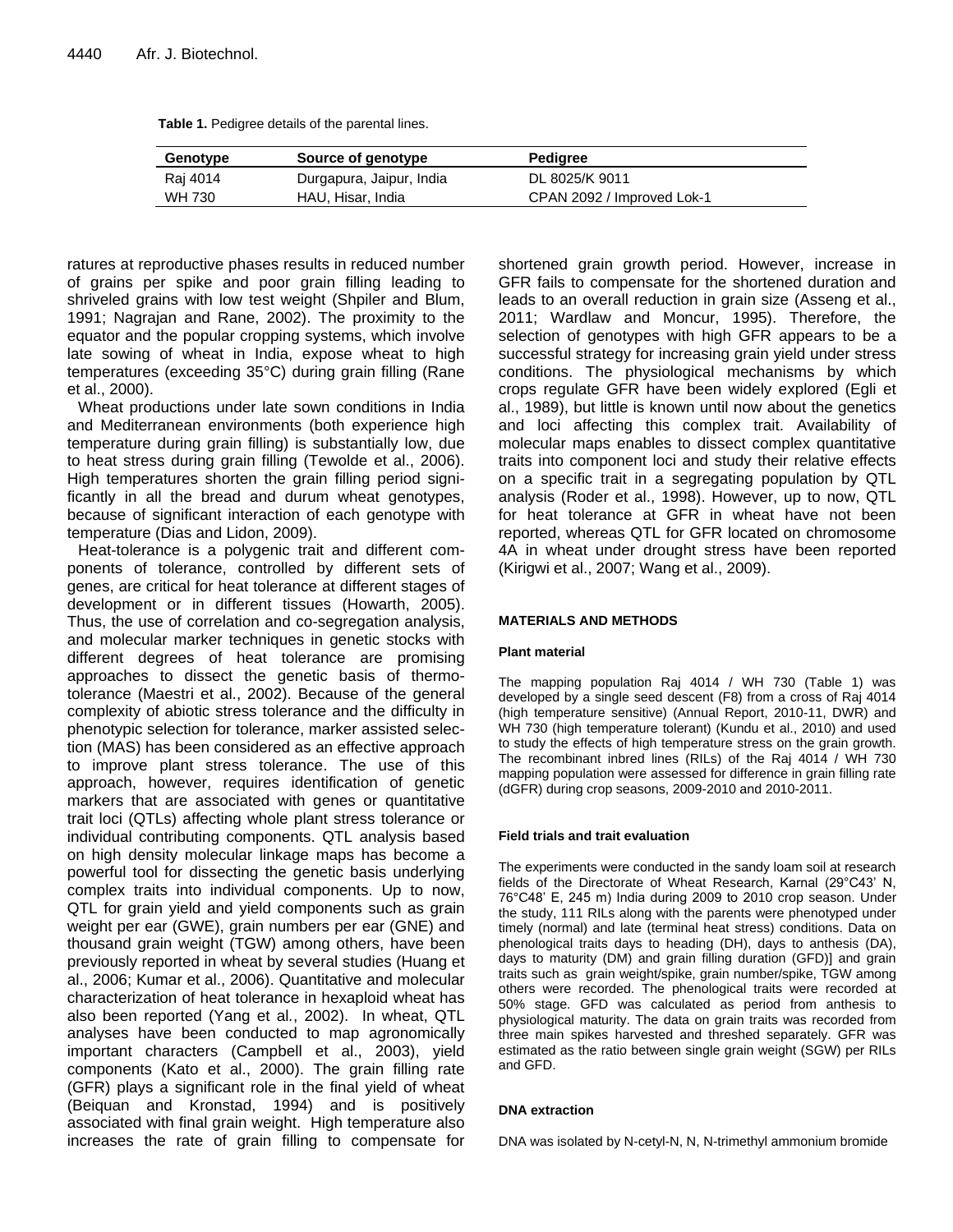(CTAB) method (Saghai-Maroof et al., 1984). Leaves were detached when the seedlings reached the 5 to 6-leaf stages and were frozen immediately in liquid nitrogen and utilized for DNA isolation. A sample of 200 to 400 mg of leaf tissues per plant was powdered by grinding in liquid nitrogen and incubated in CTAB buffer (200 mM Tris pH 8.0, 20 mM EDTA pH 8.0, 1.4 M NaCl, 2% CTAB, 1% PVP) at 65°C for 40 min. The extract was washed with chloroform/isoamyl alcohol (24: 1, v/v), and the emulsion was centrifuged at 12000 rpm for 15 min. The supernatant was precipitated with equal amount of isopropanol, and pellet was washed with 70% ethanol, and dissolved in 1 x Trisethlenediaminetetracetic acid (EDTA). The DNA quality was checked on 0.8% agarose gel.

#### **PCR amplification**

The PCR was performed in a volume of 25 μl containing 18.17 μl Nuclease free water 2.5 μl 10x (final concentration 1x) buffer with MgCl<sup>2</sup> mixed, 2 μl dNTP (200 μM of each dNTP) , 1 μl Primer (F+R), (0.2 μM of each primer) , 0.33 μl Taq Polymerase (1.0 unit) (Bangalore Genie, India, now merge in Merck) and 1 μl of template DNA. The reaction mixture was run on a Thermocycler (BioRad, USA), by procedure of Roder et al. (1998) with minor modifications. The PCR cycle included an initial denaturation at 94°C for 5 min followed by 35 cycles of denaturation at 94°C for 1 min; annealing at 50, 55 or 60°C (depending on the individual microsatellite primer) for 1 min; and extension at 72°C for 1 min followed by a 6 min final extension at 72°C. Amplification products were resolved by electrophoresis on 3% agarose gels (Genie, now merge with Merck, Bangalore, India) at 80 V for 45 min, visualized by ethidium bromide staining, and gel photograph taken by Geldoc system (Syngene Ltd., USA).

#### **Data and linkage analysis**

The phenotypic data was analysed using CROPSTAT (IRRI) software. The association between molecular markers (simple sequence repeat, SSR) and the difference in grain filling rate as indicator for heat tolerance genes was assessed with simple regression analysis. Magnitude of the marker associated with phenotypic effect was described by the coefficient of determination  $(R<sup>2</sup>)$  which represented the fraction of variance explained by the polymorphism of the marker.

# **RESULTS**

# **Microsatellite marker analysis**

Raj 4014 and WH 730 were screened with different SSR markers such as GWM (Roder et al., 1998), WMC, GDM, BARC, CFD, CFA, PSP among others. Out of 300 SSR markers tested, 15% were found polymorphic. These polymorphic markers were utilized for genotyping a subset of RILs that had clear contrasting variation for dGFR. To check for potential co-segregation of DNA fragments and heat tolerant phenotypes, simple regression analysis was carried out in order to confirm an association between the markers and the grain filling rate as indicator for heat tolerance. Out of the 35 markers tested, relationship between the two markers Xbarc04 and Xgwm314 and the phenotypes of RILs got established which were highly significant. The coefficient of

of determination  $(R^2)$  was recorded 0.10 and 0.06, respectively. This indicates that the two markers were associated with the differences in grain filling (dGFR) rate as indicator for heat tolerance. Xbarc04 (Figure 1) and Xgwm314 have their locus position on chromosomes 5B and 3D, respectively (Table 2).

# **Field data analysis**

Average temperatures during post heading period under timely and late sown conditions of crop seasons 2009- 2010 and 2010-2011 was higher by 1.1 and 3.1°C, respectively, under late sown conditions (Figure 2). Analysis of variance revealed that the genotypes as well as conditions of sowing differed significantly for grain filling rate (Table 3). The dGFR in parental lines under late sown conditions was 0.168 in RAJ 4014 and -0.258 in WH 730 and it ranged from -0.549 to 0.430 in RILs. The distribution of dGFR in RILs showed normal curve. About 23% progenies (26 RILs) had significant difference in GFR under late sown condition whereas 83 RILs had higher GFR under stress conditions.

# **DISCUSSION**

In heat stress environments, genotypes' sensitivity is generally expressed by difference in grain yield. Additionally, the temperature X genotype interactions also suggests the occurrence of genetic variability for adaptability to high temperature (Hunt et al., 1991; Dias and Lidon, 2009). The GFR is the most important parameters associated with grain development, which determine the productivity of wheat genotypes (Yang and Zhang, 2006). In general, the process of grain filling is regulated by both GFR and GFD (Gebeyehou et al., 1982; Wang et al., 2009); however, their relative contribution remains debatable. Mashiringwani and Schweppenhauser (1992) reported that genotypic differences in grain yield of wheat were due to differences in GFR. It indicates that genetic differences in final grain weight were related to differences in GFR rather than GFD as GFD and GFR is also influenced by rise in temperature. However, GFR is generally accelerated to compensate for reduction in GFD. The two parents, RAJ 4014 and WH 730 differed in GFR under high temperature stress conditions. For crop season 2009 to 2010, the distribution of dGFR (Figure 3) in RILs showed normal curve. About 23% progenies (26 RILs) had significant difference in GFR under late sown condition whereas 83 RILs had higher GFR under stress conditions. During crop season 2010 to 2011, about 20% progenies had significant difference in GFR under late sown conditions (Figure 4). The crop season 2010 to 11 was warmer as compared to 2009 to 2010. The quantitative frequency distribution of dGFR suggested that this parameter could be used as a selection criterion.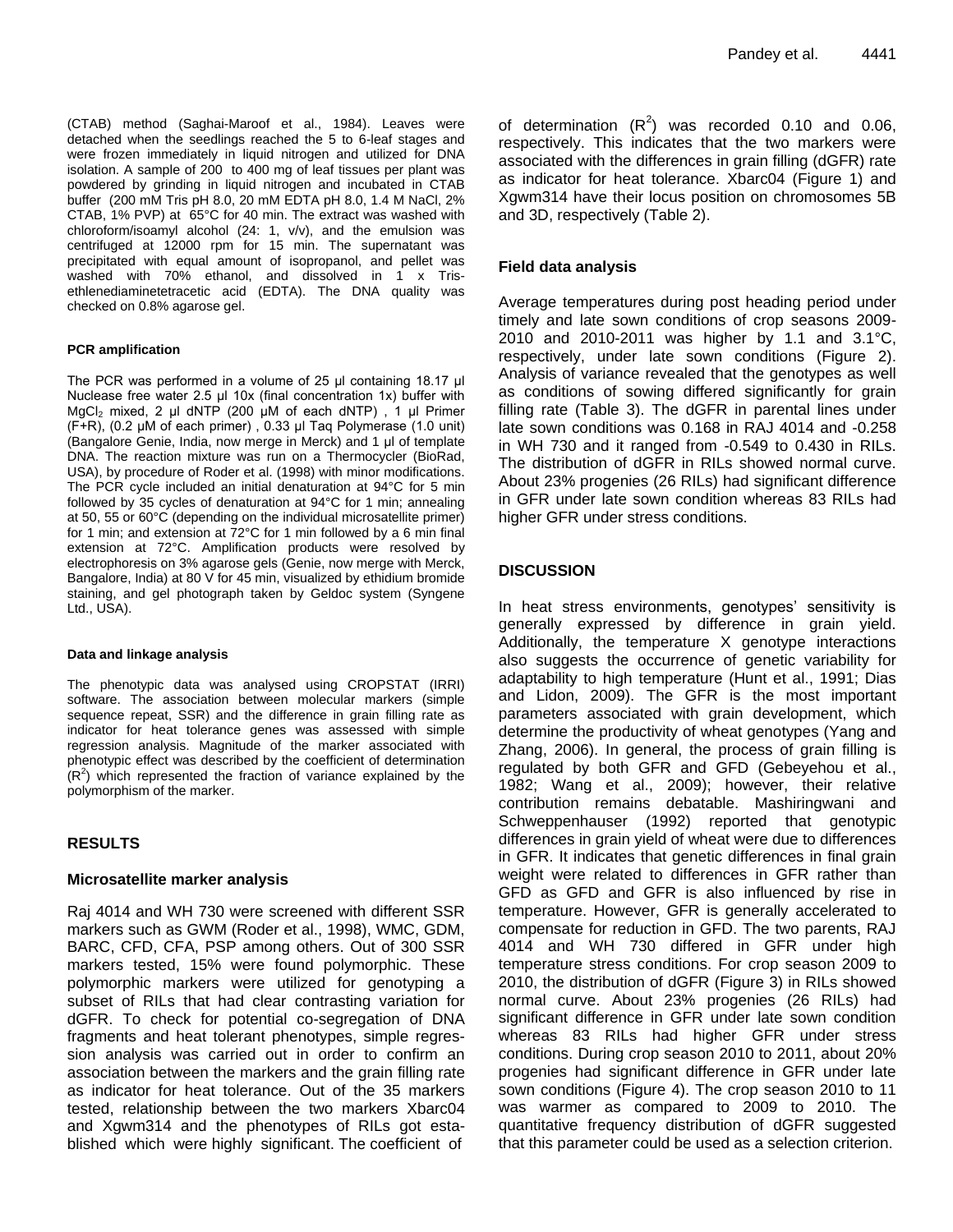

P1=WH730,P2=Raj4014,1=RIL1,2=RIL2,3=RIL5,4=RIL6,5=RIL7,6=RIL9,7=RIL16,8=RIL17,9=RIL18,10=RIL20,11=RIL 22,12=RIL28,13=RIL30,14=RIL39,15=RIL42,16=RIL44,17=RIL46,18=RIL50,19=RIL52,20=RIL54,21=RIL55,22=RIL61,2 3=RIL62,24=RIL64,25=RIL67,26=RIL71,27=RIL72,28=RIL74,29=RIL92,30=RIL96,31=RIL97,32=RIL101,33=RIL110,34 =RIL112,35=RIL114,36=RIL116,37=RIL118,38=RIL120,39=RIL133,40=RIL134,41=RIL136,42=RIL139,43=RIL143, M=100bp.Ladder

**Figure 1.** Screening of RILs by Xbarc04 marker. M, 100bp; P1, WH730; P2, Raj4014, RILs, 1-43.

| Table 2. Primer sequences of both markers. |  |
|--------------------------------------------|--|
|--------------------------------------------|--|

| <b>Marker</b> | <b>Primer sequence</b>                           | Annealing temperature (°C) | Chromosome number |
|---------------|--------------------------------------------------|----------------------------|-------------------|
| Xbarc 04      | GCGTGTTTGTGTCTGCGTTCTA<br>CACCACACATGCCACCTTCTTT | 55                         | 5Β                |
| Xgwm 314      | AGGAGCTCCTCTGTGCCAC<br>TTCGGGACTCTCTTCCCTG       | 60                         | 3D                |

that this parameter could be used as a selection criterion. This finding underlines the potential value of dGFR as a selection parameter for identifying superior wheat lines under heat stress conditions. Regression analysis revealed that the two markers Xbarc04 ( $R^2$ =0.10), and  $X$ gwm314 ( $R^2$ =0.06) could explain the variation in the phenotypes of RILs. This indicates that these two markers are associated with the dGFR as indicator for heat tolerance. The  $R^2$  values suggested that the Xbarc04 and Xgwm314 *a*ccounted for 10 and 6% of phenotypic variation in heat tolerance in the RILs popu-

lation, respectively. The T-test value for Xbarc04 was 5.58 and correlation was -0.32 and T-test value for Xgwm314 was 5.28 and correlation was 0.24. It is suggested that these two markers may be useful in marker-assisted selection for improving productivity of Indian wheat under high temperature environment. However, these markers alone cannot be the exclusive selection criterion for heat tolerance in wheat breeding. It may be valuable as a supplemental criterion in the final breeding stages or as a selection tool to reduce a large population into the most likely heat tolerant core at the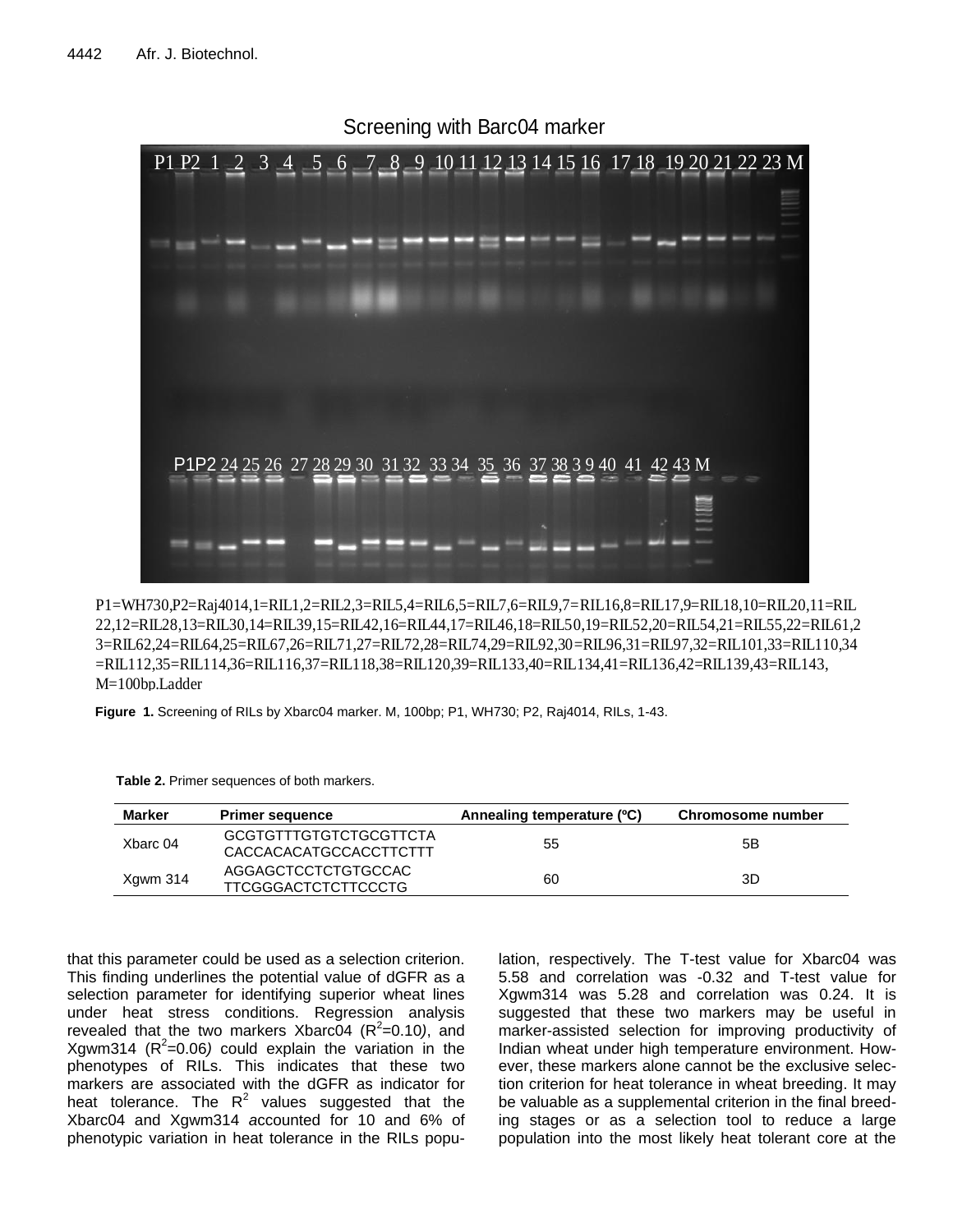

Figure 2. Average temperatures (Av Temp) during post heading period under timely sown (TS) and late sown (LS) conditions of crop seasons 2009-2010 and 2010-2011.

| Table 3. Analysis of variance for grain filling rate. |  |  |  |
|-------------------------------------------------------|--|--|--|
|                                                       |  |  |  |

|                          | DF  | Mean squares |           |  |
|--------------------------|-----|--------------|-----------|--|
| Source of variation      |     | 2009-2010    | 2010-2011 |  |
| Genotypes                | 114 | $0.0849**$   | $0.126**$ |  |
| Replication              |     | 0.018        | 0.053     |  |
| Time of sowing           |     | $2.041**$    | $0.532**$ |  |
| Time of sowing* Genotype | 114 | $0.0368**$   | $0.055**$ |  |
| Residual                 | 228 | 0.023        | 0.018     |  |
| Total (corrected)        | 459 | 0.046        | 0.055     |  |

\* *P* ≤ 0.05, \*\**P* ≤ 0.01



**Figure 3.** Genetic variation in RILs of RAJ 4014/WH 730 for dGFR in crop season 2009-2010 (dGFR= GFRTs-GFRLs).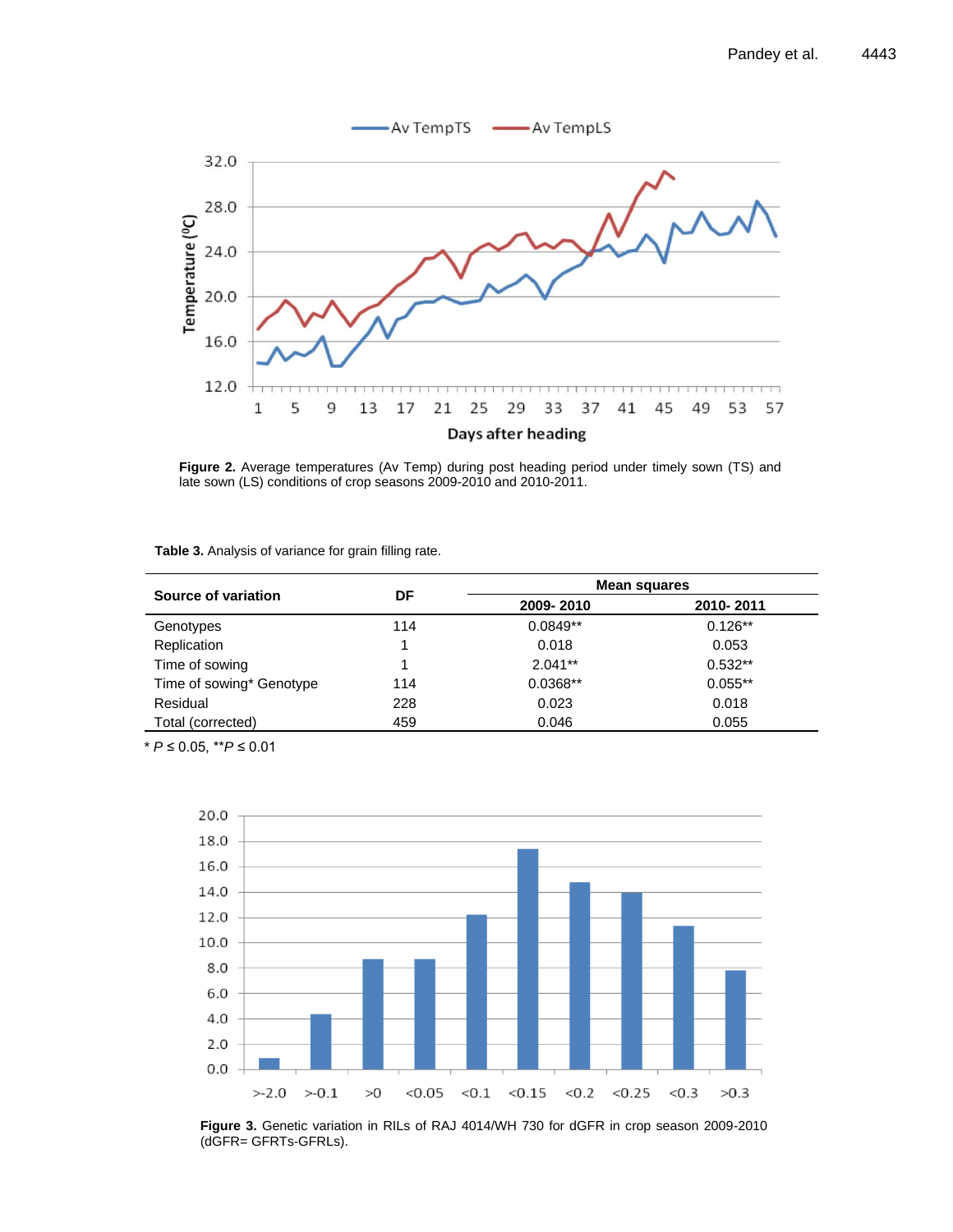

**Figure 4.** Genetic variation in RILs of RAJ 4014/WH 730 for dGFR in crop season 2010-2011 (dGFR= GFRTs-GFRLs).

early stages of the breeding program. Further, to expand the application of these markers additional investigations are essential with different set of mapping population under different heat stress environments.

In future, further characterization of gene(s) controlling GFR by fine mapping will provide breeders not only a tool in form of markers for selecting genotypes there by giving opportunity to deal with heat stress, but also tailoring wheat genotypes suitable for late planting. With their enhanced capacity to tolerate rise in temperatures, these genotypes can facilitate intensive farming through a range of cropping sequences.

#### **ACKNOWLEDGEMENT**

Authors thankfully acknowledge the ICAR for providing the financial support for carrying out the project through NPTC: Functional Genomics in wheat project.

#### **REFERENCES**

- Annual Report (2010-2011). Directorate of Wheat Research, Karnal-132001 (India). p. 18.
- Asseng S, Foster I, Turner NC (2011). The impact of temperature variability on wheat yields. Glob. Change Biol. 17: 997-1012.
- Beiquan M, Kronstad WE (1994). Duration and rate of grain filling in selected winter wheat population. I. Inheritance. Crop Sci. 34:833- 837.
- Campbell BT, Baenziger PS, Gill KS, EskridgeKM, Budak H, Erayman M, Yen Y (2003). Identification of QTLs and environmental interaction associated with agronomic traits on chromosome 3A of wheat. Crop Sci. 43:1493-1505.
- Dias AS, Lidon FC (2009). Evaluation of grain filling rate and duration in bread and durum wheat, under heat stress after anthesis. J. Agron. Crop Sci. 195: 137-147.
- Egli DE, Ramseur EL, Yu Z W, Sullivan CH (1989). Source-sink altera-

tions affect the number of cells in soybean cotyledons. Crop Sci. 29:732-735.

- Gebeyehou G, Knott DR, Baker RJ (1982). Rate and duration of grain filling in durum wheat cultivars. Crop Sci. 22:337-340.
- Howarth CJ (2005). Genetic improvements of tolerance to high temperature. In: Ashraf, M., Harris, P.J.C. (Eds.), Abiotic stresses: Plant resistance through breeding and molecular approaches. Howarth Press Inc., New York.
- Huang XQ, Cloutier S, Lycar L, Radovanovic N, Humphreys DG, Noll JS, Somers DJ (2006). Molecular detection of QTL for agronomic and quality traits in a doubled haploid population derived from two Canadian wheats (Triticum aestivum L.). Theor. Appl. Genet. 113:753-766.
- Hunt LA, Poorten G,van der Ararajasingham PS (1991). Postanthesis temperature effects on duration and rate of grain filling in some winter and spring wheat. Can. J. Plant Sci. 71:609-617.
- Kato K, Miura H, Sawada S (2000). Mapping QTLs controlling grain yield and its components on chromosome 5A of wheat. Theor. Appl. Genet. 101:1114-1121.
- Kirigwi FM, Ginkel MV, Guedira GB, Gill BS, Paulsen GM, Fritz AK (2007). Markers associated with a QTL for grain yield in wheat under drought. Mol Breed 20: 401-413.
- Kumar N, Kulwal PL, Gaur A, Tyagi AK, KhuranaJP, Khurana P, Balyan HS, Gupta PK (2006). QTL analysis for grain weight in common wheat. Euphytica 151:135-144.
- Kundu S, Singh C, Shoran J, Singh SS (2010). An update on released wheat varieties and registered genetic stocks (Triticum L.). Technical Bulletin No.13, Directorate of Wheat Research, Karnal-132001 (India). p. 34.
- Maestri E, Klueva N, Perrotta, C, Gulli M, Nguyen HT, Marmiroli N (2002). Molecular genetics of heat tolerance and heat shock proteins in cereals. Plant Mol. Biol. 48:667-681.
- Mashiringwani NA, Schweppenhauser MA (1992). Phenotypic characters associated with yield adaptation of wheat to a range of temperature conditions. Field Crops Res. 29:69-77.
- Munjal R, Dhanda SS (2005). Physiological evaluation of wheat (Triticum aestivum L.) genotypes for drought resistance. Ind. J. Genet. Plant Breed. 65(4):307-308.
- Nagarajan S, Rane J (2002). Physiological traits associated with yield performance of spring wheat (Triticum aestivum L.) under late sown condition. Indian J. Agri. Sci. 72:135-140
- Rane J, Shoran J, Nagarajan S (2000). Heat stress environments and impact on wheat productivity in India: Guestimate of losses. Indian